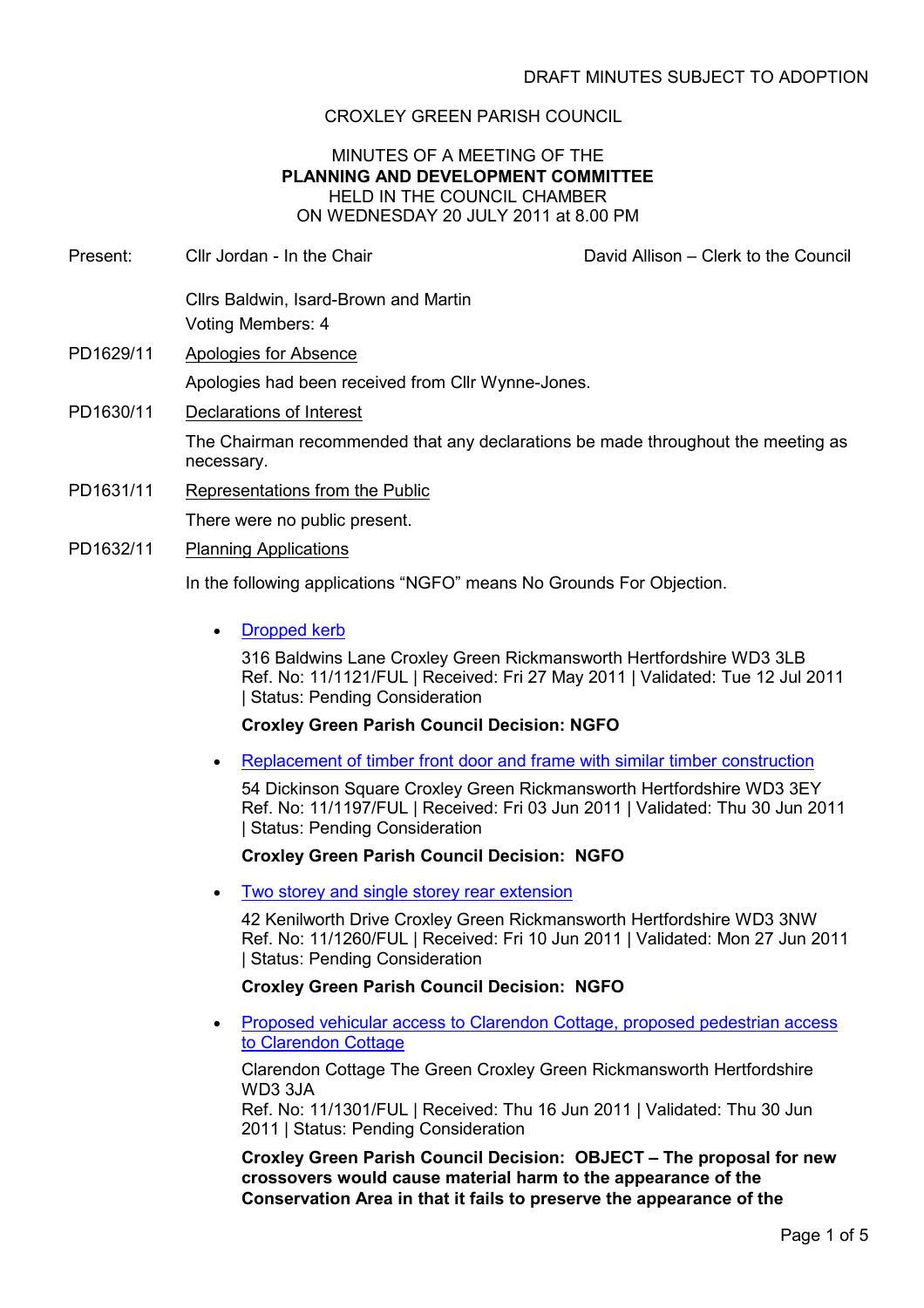Conservation Area in this location. Accordingly, the proposals would be out of character and set an unwelcome and unnecessary precedent for further new crossovers in the Conservation Area. There also appears to be a contradiction between the Plans, which showed the proposed crossovers to be 'grasscrete', and the written application which states that the pedestrian access would be shingle.

• Revisions to approved planning application 10/2150/FUL (Alterations and extensions to existing dwelling house, cottage and outbuildings including demolition of single storey extensions to main house, garage block, stables, and various other outbuildings. Retention of existing lean-to and detached green houses. Erection of new single storey extensions to main house, rear dormers to house and cottage, glazed link, new garages, stables, internal alterations, hard and soft landscape alterations including creation of wildlife pond in adjoining field and new external swimming pool and tennis court at rear of house. Window omitted from North wall of cottage, spiral stair access added to rear balcony, refurbishment of existing large greenhouse, lean-to green house replace with new alitex greenhouse to match style and incorporate refurbished entrance door feature from original. Relocated along wall with entrance centrally located. Plant room relocated, front drive area layout revised with yew hedge retained and bin store relocated. Pv array on garage indicated. Wall and hedge/fence between stable yard and rear added. New nature centre/hide to replace derelict barn, wildlife pond at rear of house added

Little Gillions The Green Croxley Green Rickmansworth Hertfordshire WD3 3HY Ref. No: 11/1305/FUL | Received: Thu 16 Jun 2011 | Validated: Thu 16 Jun 2011 | Status: Pending Consideration

Croxley Green Parish Council Decision: OBJECT – The proposals appear to be going beyond residential development given the proposal for a classroom with no change of use being indicated and the nature of the overall proposals makes it unclear as to the long term future of the site. As such, concern is expressed in regard to the potential loss or conversion of a dwelling to other uses and the potential of backland development occurring.

• Conservation Area Consent: Revision to approved application 10/2179/CAC: Demolition of lean-to greenhouse at rear, but with feature entrance retained and refurbished and incorporated centrally in new greenhouse, detached metal framed greenhouse to be refurbished. Derelict barn to be demolished and new timber nature centre/hide constructed in its place

Little Gillions The Green Croxley Green Rickmansworth Hertfordshire WD3 3HY Ref. No: 11/1306/CAC | Received: Thu 16 Jun 2011 | Validated: Thu 16 Jun 2011 | Status: Pending Consideration

Croxley Green Parish Council Decision: OBJECT – The Committee were unable to piece together the proposals, see comments made under Application 11/1305/FUL, and therefore are concerned regarding any conservation impact.

• Single storey side infill extension with rooflights; new internal toilet layout

Scout Hall 159 Watford Road Croxley Green Rickmansworth Hertfordshire WD3 3ED

Ref. No: 11/1381/FUL | Received: Tue 28 Jun 2011 | Validated: Mon 04 Jul 2011 | Status: Pending Consideration

Croxley Green Parish Council Decision: NGFO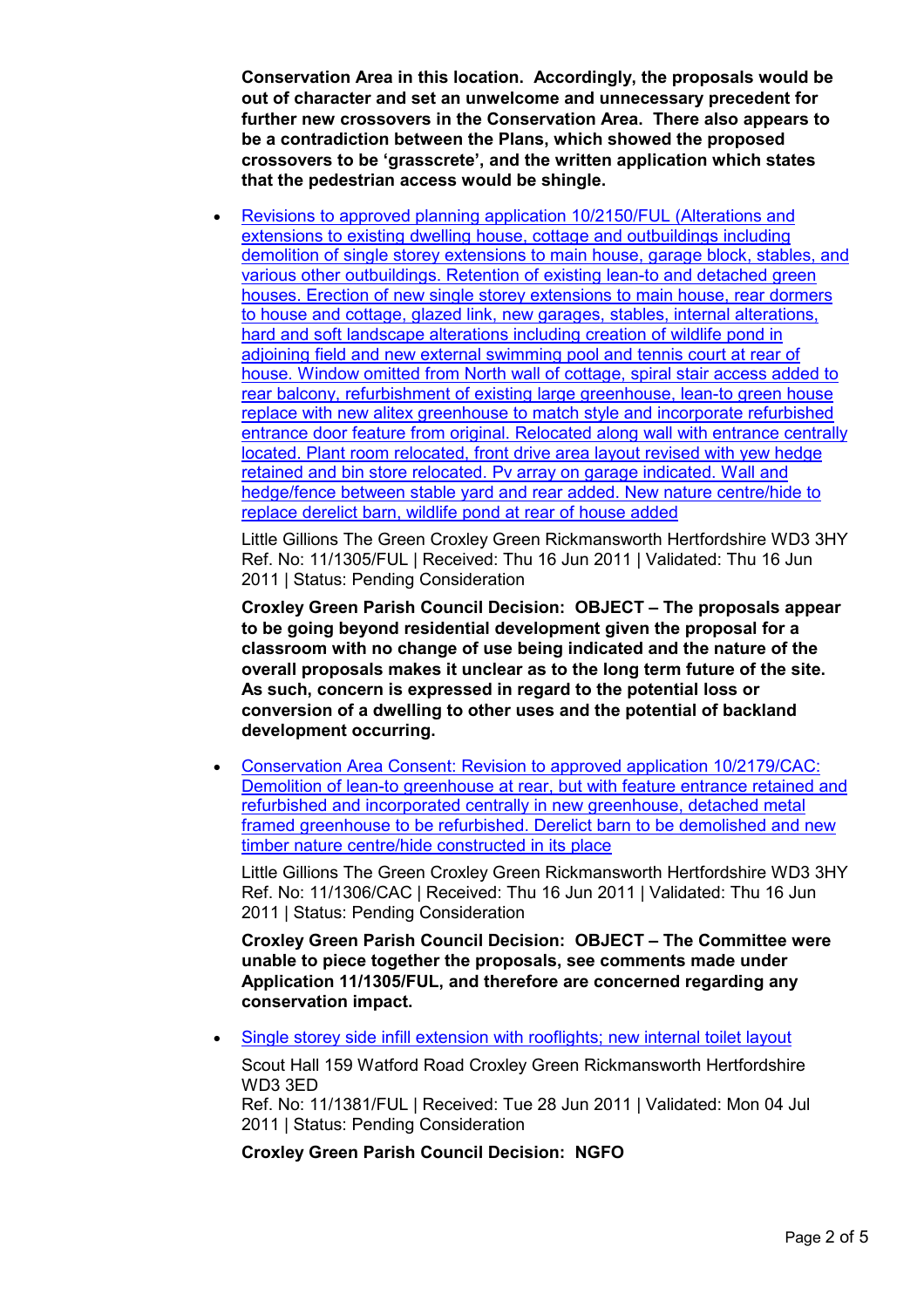Single storey and two storey side and rear extension

Braemar Little Green Lane Croxley Green Rickmansworth Hertfordshire WD3 3SR

Ref. No: 11/1421/FUL | Received: Mon 04 Jul 2011 | Validated: Mon 04 Jul 2011 | Status: Pending Consideration

Croxley Green Parish Council Decision: NGFO. However, the Committee noted that this appeared to be a similar application to 11/1095/FUL and no information was available to explain why a fresh application was being made.

• Extension of time of planning permission 08/0125/FUL dated 25th March 2008 - Change of use from Class B1 Office to Class D1 Dental practice

Elmcote House The Green Croxley Green Rickmansworth Hertfordshire WD3 3HN

Ref. No: 11/1422/FUL | Received: Mon 04 Jul 2011 | Validated: Mon 04 Jul 2011 | Status: Pending Consideration

#### Croxley Green Parish Council Decision: NGFO

• Erection of a detached garage to rear following demolition of existing garage and car port

147 New Road Croxley Green Rickmansworth Hertfordshire WD3 3HB Ref. No: 11/1423/FUL | Received: Fri 01 Jul 2011 | Validated: Fri 01 Jul 2011 | Status: Pending Consideration

### Croxley Green Parish Council Decision: NGFO

• Construction of new pitched roof above derelict scaffolding office

27A New Road Croxley Green Hertfordshire Ref. No: 11/1426/FUL | Received: Fri 01 Jul 2011 | Validated: Mon 04 Jul 2011 | Status: Pending Consideration

Croxley Green Parish Council Decision: NGFO. However, given the nature and design of the proposal concern is expressed about its potential future use, particularly in respect of potential habitation.

• Installation of 2 replacement external mechanical plan units with acoustic screen

132 - 146 New Road Croxley Green Rickmansworth Hertfordshire WD3 3ER Ref. No: 11/1431/FUL | Received: Tue 05 Jul 2011 | Validated: Mon 18 Jul 2011 | Status: Pending Consideration

Croxley Green Parish Council Decision: No documents were available on the TRDC web site to review.

• Two storey rear extension

4 Lancing Way Croxley Green Rickmansworth Hertfordshire WD3 3LN Ref. No: 11/1476/FUL | Received: Thu 07 Jul 2011 | Validated: Thu 07 Jul 2011 | Status: Pending Consideration

Croxley Green Parish Council Decision: OBJECT - the proposal appears excessively prominent and may exceed guidelines for such development. It appears that there has been little change to the previous application 11/0940/FUL.

Take out existing PVC-U windows to ground and first floor to front and end elevations and replace with double glazed softwood timber sliding sash windows.

54 Dickinson Square Croxley Green Rickmansworth WD3 3EY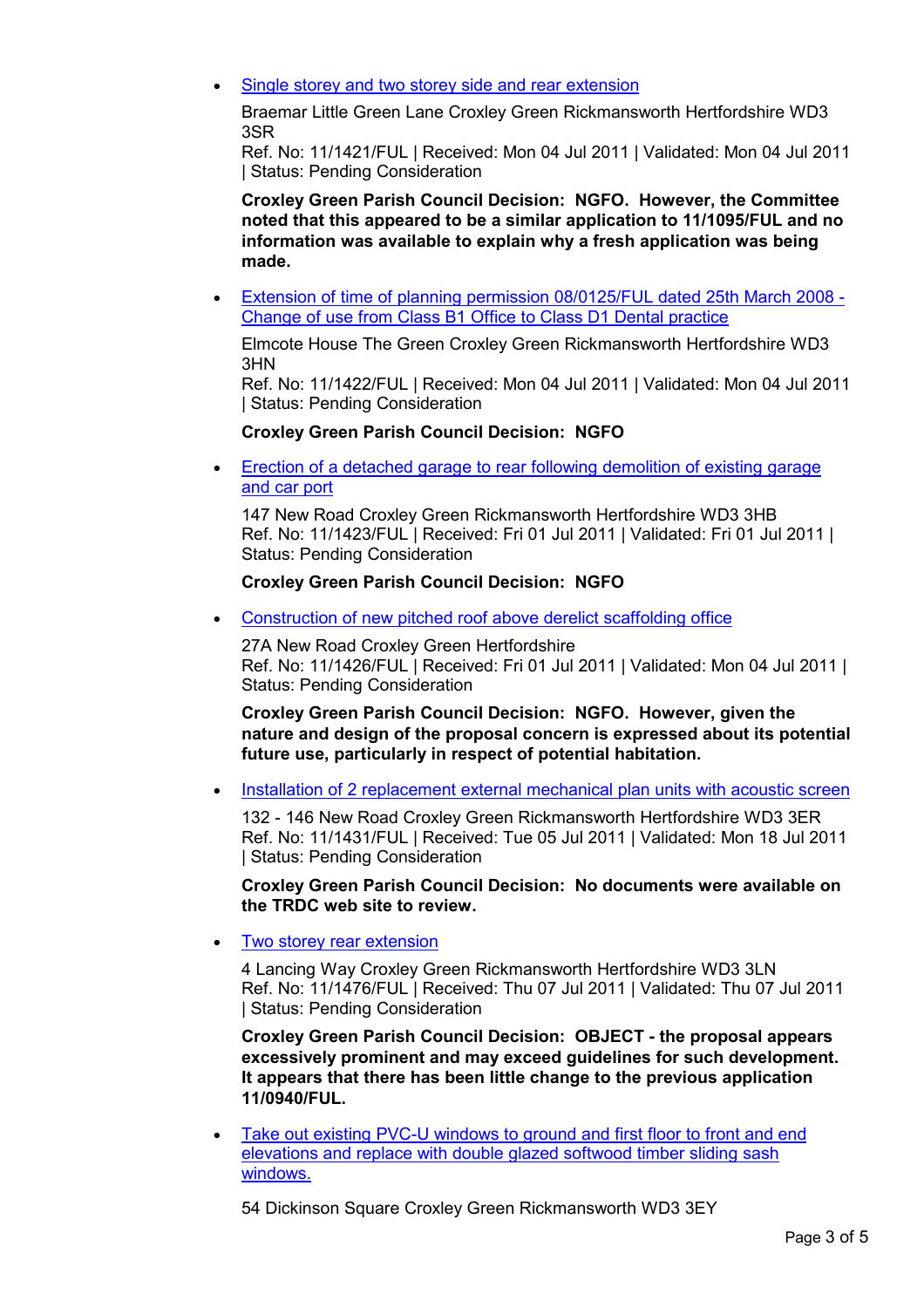Ref. No: 11/1493/FUL | Received: Tue 12 Jul 2011 | Validated: Tue 12 Jul 2011 | Status: Pending Consideration

## Croxley Green Parish Council Decision: No documents were available on the TRDC web site to review.

## PD1633/11 Recent Decisions by Three Rivers District Council

### APPROVED

| <b>Reference No:</b>  | 10/2002/OUT                                                                                                                                                                          |
|-----------------------|--------------------------------------------------------------------------------------------------------------------------------------------------------------------------------------|
| <b>Address:</b>       | Land Outside Rickmansworth School Scots Hill Croxley Green                                                                                                                           |
| <b>Application:</b>   | The proposed erection of 3 no. terraced houses and vehicular<br>access to Scots Hill                                                                                                 |
| <b>CGPC Decision:</b> | <b>NGFO</b>                                                                                                                                                                          |
| <b>TRDC Decision:</b> | Approved                                                                                                                                                                             |
| <b>Reference No:</b>  | 11/1004/FUL                                                                                                                                                                          |
| <b>Address:</b>       | Malvern Way Junior Mixed Infants School Malvern Way Croxley<br>Green                                                                                                                 |
| <b>Application:</b>   | Erection of a freestanding aluminium framed mono-pitched roofed<br>canopy to the part rear and part side elevations of the school to<br>cover existing playground areas for dry play |
| <b>CGPC Decision:</b> | <b>NGFO</b>                                                                                                                                                                          |
| <b>TRDC Decision:</b> | Approved                                                                                                                                                                             |
| <b>Reference No:</b>  | 11/1039/FUL                                                                                                                                                                          |
| <b>Address:</b>       | 62 Winton Drive Croxley Green Rickmansworth                                                                                                                                          |
| <b>Application:</b>   | Part single, part two storey rear extension and two storey side/front<br>extension                                                                                                   |
| <b>CGPC Decision:</b> | <b>NGFO</b>                                                                                                                                                                          |
| <b>TRDC Decision:</b> | Approved                                                                                                                                                                             |

## WITHDRAWN

| Withdrawn 18/07/2011   |                                                                                                                                                                                                  |
|------------------------|--------------------------------------------------------------------------------------------------------------------------------------------------------------------------------------------------|
| <b>Application No:</b> | 11/0939/FUL                                                                                                                                                                                      |
| <b>Address:</b>        | 18 Frankland Close, Croxley Green                                                                                                                                                                |
| <b>Application:</b>    | Existing hip removed and roof extended to form new gable. New<br>rear dormer added. Existing loft space layout amended. New single<br>storey ground floor rear extension to existing living room |

- PD1634/11 Appeals Against Planning Decisions There were no Appeals to note.
- PD1635/11 Three Rivers Local Development Framework Proposed Significant Changes to Core **Strategy**

The Chairman advised that the consultation period for this matter did not end until Friday 15 August. Having noted the time, the Chairman proposed and Members agreed that this matter be deferred until the next meeting on Wednesday 3 August.